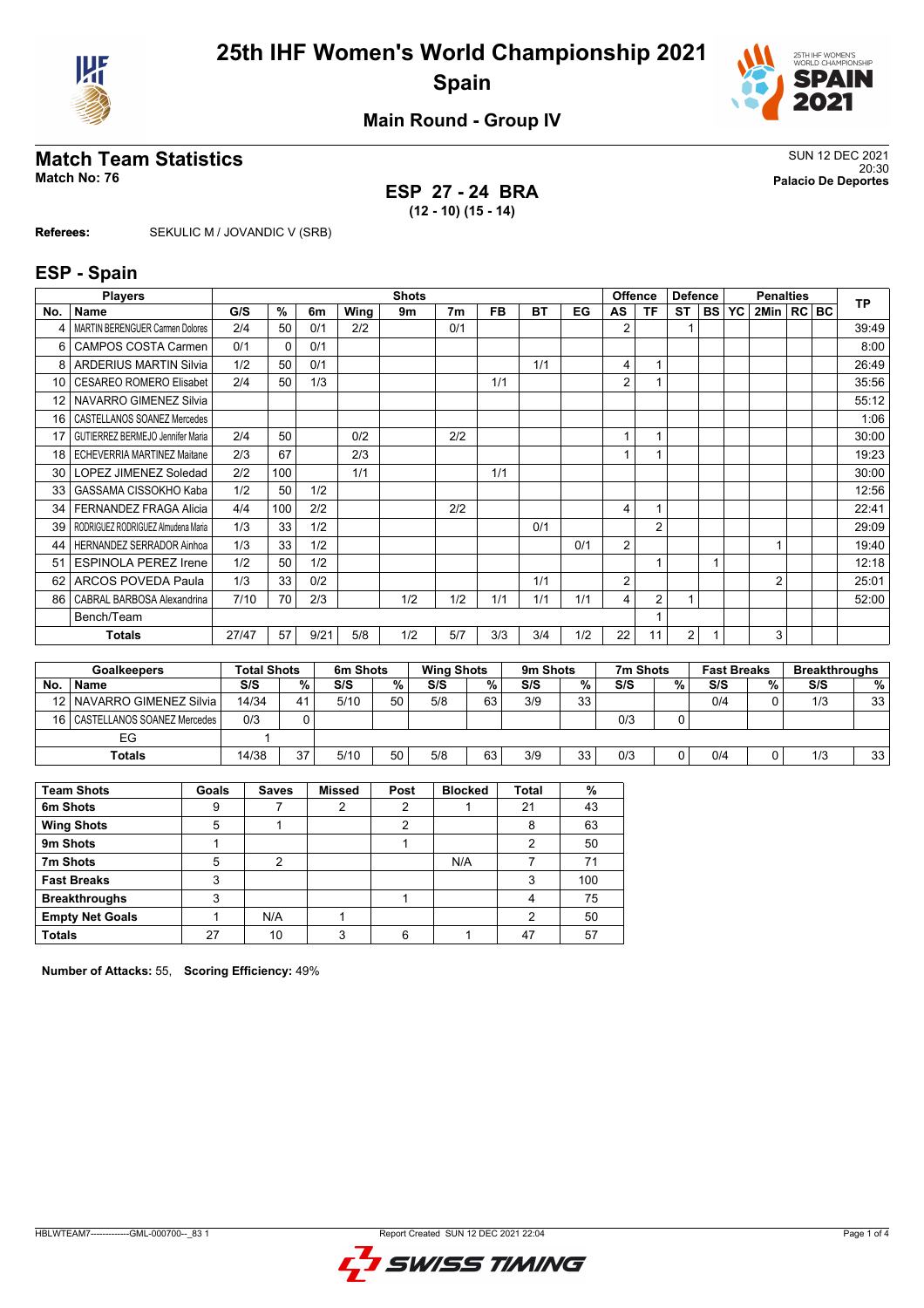

## **25th IHF Women's World Championship 2021 Spain**



**Main Round - Group IV**

## **Match Team Statistics** SUN 12 DEC 2021

20:30 **Match No: 76 Palacio De Deportes ESP 27 - 24 BRA (12 - 10) (15 - 14)**

**Referees:** SEKULIC M / JOVANDIC V (SRB)

#### **ESP - Spain**

#### **Shots Distribution Players** Goals / Shots 4 MARTIN BERENGUER C 6 CAMPOS COSTA C 8 ARDERIUS MARTIN S 10 CESAREO ROMERO E 12 NAVARRO GIMENEZ S 16 CASTELLANOS SOANEZ 17 GUTIERREZ BERMEJO  $\frac{1}{0/1}$  $1/2$  $1/1$  $1/1$ 11<br>11/1<br>11  $1/1$ H 0/1 -8.8 0/1 H 8 ă.  $1/1$  $\overline{1/1}$ υø u n ψú 1-Missed 1-Post 2-Post

|  | 18 ECHEVERRIA MARTINE 30 LOPEZ JIMENEZ S 33 GASSAMA CISSOKHO K 34 FERNANDEZ FRAGA A 39 RODRIGUEZ RODRIGUE 44 HERNANDEZ SERRADOR 51 ESPINOLA PEREZ I |  |  |
|--|-----------------------------------------------------------------------------------------------------------------------------------------------------|--|--|
|  |                                                                                                                                                     |  |  |

|                    |             | 0/1 |     |             |                                    | 0/1 | $\blacksquare$ $\blacksquare$ 1/1 | $2/2$ $\blacksquare$ |        |          | 111<br>-17-1 | 111      |  |
|--------------------|-------------|-----|-----|-------------|------------------------------------|-----|-----------------------------------|----------------------|--------|----------|--------------|----------|--|
| $\blacksquare$ 1/1 | 414<br>17 L |     | 1/1 | 111<br>., . | $\blacksquare$ 1/1<br>$\mathbf{L}$ |     | 1/1                               |                      | 1/1    | 0/1      |              |          |  |
|                    |             |     |     |             |                                    |     |                                   |                      | 2-Post | 1-Missed |              | 1-Missed |  |

|     | 62 ARCOS POVEDA P | 86 CABRAL BARBOSA A |     |  |  |  |  |  |
|-----|-------------------|---------------------|-----|--|--|--|--|--|
|     |                   | 1/1                 |     |  |  |  |  |  |
|     |                   | 1/2                 | 212 |  |  |  |  |  |
| 1/1 | 0/1               | 1/2                 | 1/1 |  |  |  |  |  |
|     | 1-Blocked         | 1-Post              |     |  |  |  |  |  |

**Team** Goals / Shots



# Saves / Shots

| 2/4 | 0/3 | 3/8 |
|-----|-----|-----|
| 4/9 | 1/1 | 0/2 |
| 2/5 | 1/1 | 1/5 |

| 12 NAVARRO GIMENEZ S |     |                       |  |  |  |  |  |  |  |  |
|----------------------|-----|-----------------------|--|--|--|--|--|--|--|--|
| 214                  | 0/2 | 3/8                   |  |  |  |  |  |  |  |  |
| 4/7                  | 1/1 | 0/2                   |  |  |  |  |  |  |  |  |
| 2/5                  | 1/1 | 1/4                   |  |  |  |  |  |  |  |  |
|                      |     | 16 CASTELLANOS SOANEZ |  |  |  |  |  |  |  |  |

| 0/2 |     |  |
|-----|-----|--|
|     | 0/1 |  |

HBLWTEAM7-------------GML-000700--\_83 1 Report Created SUN 12 DEC 2021 22:04

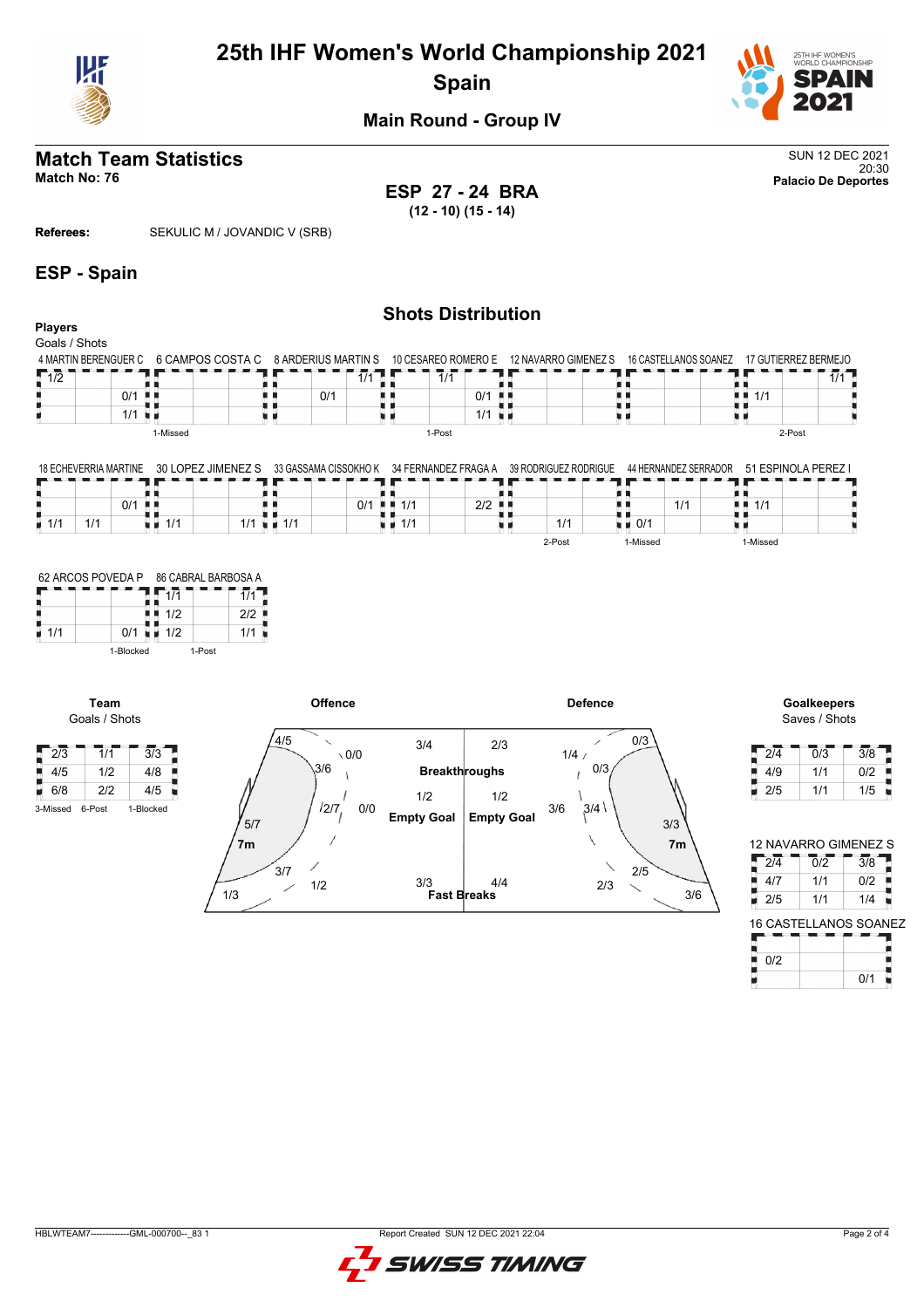



**Main Round - Group IV**

## **Match Team Statistics** SUN 12 DEC 2021

**ESP 27 - 24 BRA (12 - 10) (15 - 14)**

20:30 **Match No: 76 Palacio De Deportes**

**Referees:** SEKULIC M / JOVANDIC V (SRB)

#### **BRA - Brazil**

|                 | <b>Players</b>               | <b>Shots</b> |          |      |      |      |                |           |           | <b>Offence</b> |                | <b>Defence</b> |                | <b>Penalties</b> |  |              |  | <b>TP</b> |       |
|-----------------|------------------------------|--------------|----------|------|------|------|----------------|-----------|-----------|----------------|----------------|----------------|----------------|------------------|--|--------------|--|-----------|-------|
| No.             | <b>Name</b>                  | G/S          | %        | 6m   | Wing | 9m   | 7 <sub>m</sub> | <b>FB</b> | <b>BT</b> | EG             | AS             | <b>TF</b>      | <b>ST</b>      | $ BS $ YC        |  | 2Min   RC BC |  |           |       |
| 2               | de PAULA Bruna               | 5/9          | 56       | 0/1  |      | 3/5  |                |           | 2/3       |                | 3              | 2              |                |                  |  |              |  |           | 36:19 |
| 6               | <b>FERNANDES Mariane</b>     | 1/3          | 33       | 0/1  |      | 1/2  |                |           |           |                |                |                |                |                  |  |              |  |           | 9:24  |
| 7               | <b>ARAUJO Tamires</b>        | 3/4          | 75       | 2/2  |      |      |                |           |           | 1/2            | $\overline{2}$ |                |                |                  |  |              |  |           | 55:18 |
| 9               | RODRIGUES BELO Ana Paula     | 1/4          | 25       | 0/2  |      | 1/2  |                |           |           |                |                | $\overline{2}$ |                |                  |  |              |  |           | 24:38 |
| 10 I            | RIBEIRO QUINTINO Jessica     | 6/7          | 86       |      | 2/3  |      |                | 4/4       |           |                |                | $\mathbf{1}$   |                |                  |  | $\mathbf{1}$ |  |           | 28:34 |
| 12 <sup>1</sup> | <b>ARENHART Barbara</b>      | 0/1          | 0        |      |      | 0/1  |                |           |           |                |                |                |                |                  |  |              |  |           | 45:10 |
| 13 I            | <b>ALVES CARNEIRO Talita</b> |              |          |      |      |      |                |           |           |                |                |                |                |                  |  |              |  |           |       |
| 15              | da ROCHA Francielle          |              |          |      |      |      |                |           |           |                |                |                |                |                  |  |              |  |           |       |
| 20 <sub>1</sub> | ARAUJO Larissa               | 0/3          | 0        |      | 0/3  |      |                |           |           |                | 1              |                |                |                  |  |              |  |           | 52:26 |
| 21              | CARDOSO Adriana              | 4/5          | 80       |      | 1/2  |      | 3/3            |           |           |                |                |                |                |                  |  |              |  |           | 33:21 |
| 22              | <b>VIEIRA Samara</b>         | 1/3          | 33       | 0/1  |      | 1/2  |                |           |           |                |                | $\overline{2}$ |                |                  |  |              |  |           | 31:56 |
| 23 <sub>1</sub> | <b>GUARIEIRO Giulia</b>      | 1/1          | 100      | 1/1  |      |      |                |           |           |                |                | $\mathbf{1}$   |                |                  |  |              |  |           | 22:10 |
| 26 <sub>1</sub> | <b>FERMO Thais</b>           |              |          |      |      |      |                |           |           |                |                |                |                |                  |  |              |  |           | 6:37  |
| 49              | <b>MATIELI Patricia</b>      | 0/3          | $\Omega$ | 0/2  | 0/1  |      |                |           |           |                | 6              | $\overline{2}$ | $\overline{2}$ |                  |  | 1            |  |           | 44:37 |
| 87              | de ARRUDA Renata             |              |          |      |      |      |                |           |           |                |                |                |                |                  |  |              |  |           | 10:45 |
| 91              | <b>VENTURA Livia</b>         | 2/3          | 67       | 2/2  |      | 0/1  |                |           |           |                |                |                |                |                  |  |              |  |           | 18:45 |
|                 | Bench/Team                   |              |          |      |      |      |                |           |           |                |                |                |                |                  |  |              |  |           |       |
|                 | <b>Totals</b>                | 24/46        | 52       | 5/12 | 3/9  | 6/13 | 3/3            | 4/4       | 2/3       | 1/2            | 16             | 11             | 3              |                  |  | 3            |  |           |       |
|                 |                              |              |          |      |      |      |                |           |           |                |                |                |                |                  |  |              |  |           |       |

| <b>Goalkeepers</b> |                       | <b>Total Shots</b> |    | 6m Shots |    | <b>Wing Shots</b> |   | 9m Shots |   | 7m Shots |                 | <b>Fast Breaks</b> |   | <b>Breakthroughs</b> |    |
|--------------------|-----------------------|--------------------|----|----------|----|-------------------|---|----------|---|----------|-----------------|--------------------|---|----------------------|----|
| No.                | <b>Name</b>           | S/S                | %  | S/S      | %  | S/S               | % | S/S      | % | S/S      | %               | S/S                | % | S/S                  | %। |
|                    | 12   ARENHART Barbara | 8/27               | 30 | 6/11     | 55 | 1/6               |   | 0/1      | 0 | 1/5      | 20 <sub>1</sub> | 0/1                |   | 0/3                  |    |
|                    | 87 I de ARRUDA Renata | 2/9                | 22 | 1/5      | 20 |                   |   |          |   | 1/2      | 50              | 0/2                |   |                      |    |
|                    | EG                    |                    |    |          |    |                   |   |          |   |          |                 |                    |   |                      |    |
|                    | <b>Totals</b>         | 10/37              | 27 | 7/16     | 44 | 1/6               |   | 0/1      |   | 2/7      | 29              | 0/3                |   | 0/3                  |    |

| <b>Team Shots</b>      | Goals | <b>Saves</b> | <b>Missed</b> | Post | <b>Blocked</b> | <b>Total</b> | %   |
|------------------------|-------|--------------|---------------|------|----------------|--------------|-----|
| 6m Shots               | 5     | 5            |               |      |                | 12           | 42  |
| <b>Wing Shots</b>      | 3     | 5            |               |      |                | 9            | 33  |
| 9m Shots               | 6     | 3            |               | າ    |                | 13           | 46  |
| 7m Shots               | ົ     |              |               |      | N/A            | 3            | 100 |
| <b>Fast Breaks</b>     |       |              |               |      |                | 4            | 100 |
| <b>Breakthroughs</b>   | ◠     |              |               |      |                | 3            | 67  |
| <b>Empty Net Goals</b> |       | N/A          |               |      |                | 2            | 50  |
| <b>Totals</b>          | 24    | 14           | ົ             |      |                | 46           | 52  |

**Number of Attacks:** 56, **Scoring Efficiency:** 43%